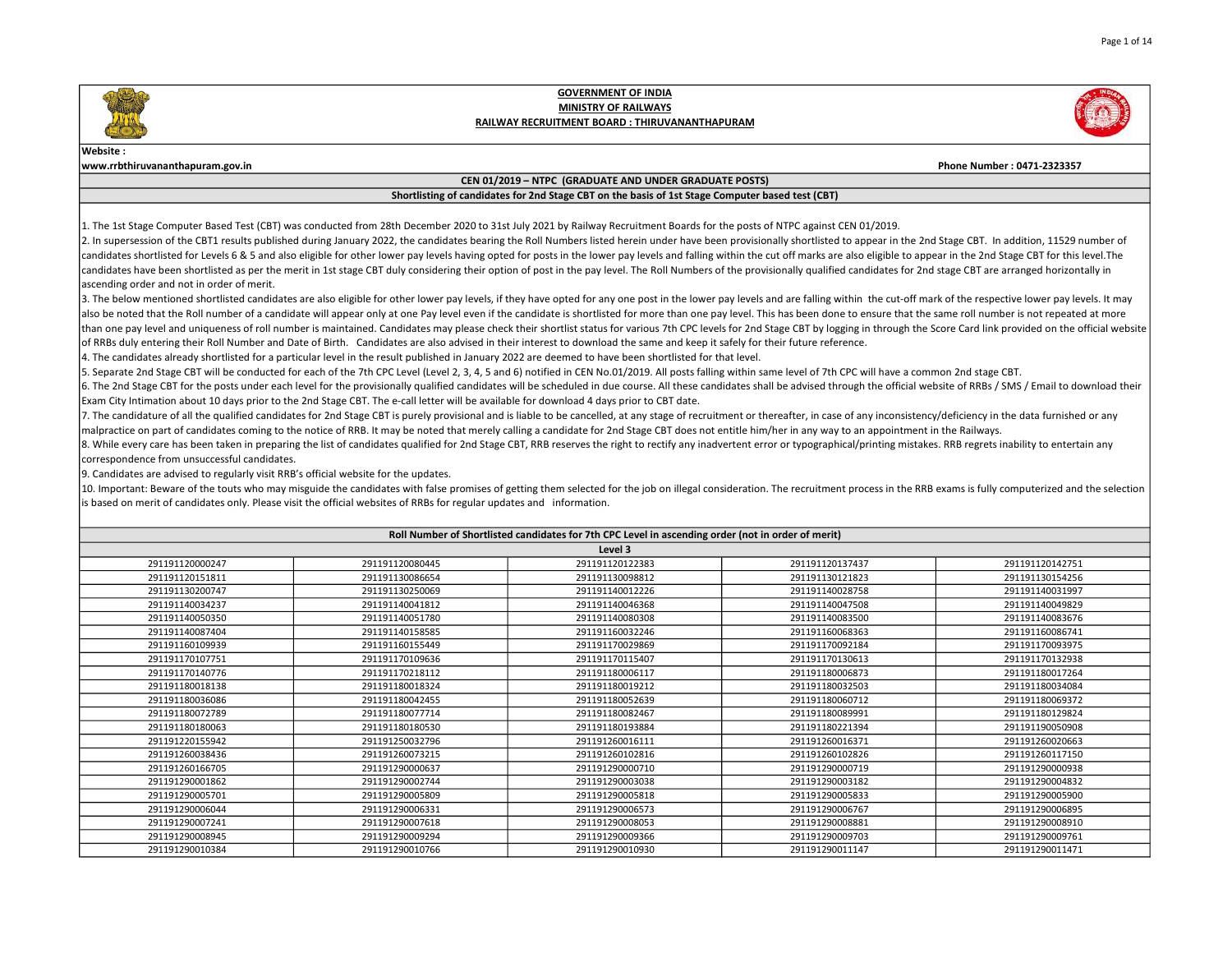





Website :

www.rrbthiruvananthapuram.gov.in Phone Number : 0471-2323357

| CEN 01/2019 - NTPC (GRADUATE AND UNDER GRADUATE POSTS) |                 |                 |                 |                 |  |
|--------------------------------------------------------|-----------------|-----------------|-----------------|-----------------|--|
| 291191290011819                                        | 291191290011834 | 291191290011871 | 291191290012411 | 291191290013511 |  |
| 291191290013793                                        | 291191290013811 | 291191290014548 | 291191290015290 | 291191290015387 |  |
| 291191290015466                                        | 291191290016916 | 291191290018062 | 291191290019199 | 291191290020487 |  |
| 291191290020562                                        | 291191290020653 | 291191290020671 | 291191290022492 | 291191290023632 |  |
| 291191290025396                                        | 291191290025650 | 291191290026393 | 291191290027240 | 291191290027380 |  |
| 291191290027504                                        | 291191290028309 | 291191290028541 | 291191290029447 | 291191290029450 |  |
| 291191290029765                                        | 291191290029980 | 291191290031130 | 291191290032456 | 291191290032476 |  |
| 291191290033585                                        | 291191290033941 | 291191290034724 | 291191290035299 | 291191290035463 |  |
| 291191290035656                                        | 291191290036794 | 291191290038075 | 291191290038829 | 291191290040016 |  |
| 291191290040321                                        | 291191290040917 | 291191290041013 | 291191290041576 | 291191290041620 |  |
| 291191290042079                                        | 291191290042368 | 291191290042742 | 291191290043656 | 291191290043675 |  |
| 291191290043812                                        | 291191290044065 | 291191290044597 | 291191290044637 | 291191290045130 |  |
| 291191290046248                                        | 291191290046317 | 291191290047224 | 291191290047445 | 291191290047612 |  |
| 291191290047784                                        | 291191290047845 | 291191290047945 | 291191290048721 | 291191290048734 |  |
| 291191290048870                                        | 291191290049114 | 291191290049497 | 291191290049767 | 291191290050026 |  |
| 291191290050570                                        | 291191290050830 | 291191290050972 | 291191290051219 | 291191290052976 |  |
| 291191290053140                                        | 291191290053162 | 291191290053370 | 291191290054286 | 291191290055861 |  |
| 291191290056439                                        | 291191290056649 | 291191290056715 | 291191290057000 | 291191290057323 |  |
| 291191290058395                                        | 291191290060435 | 291191290062075 | 291191290062951 | 291191290062980 |  |
| 291191290063045                                        | 291191290063478 | 291191290064307 | 291191290064568 | 291191290064803 |  |
| 291191290065182                                        | 291191290066694 | 291191290066894 | 291191290067065 | 291191290067988 |  |
| 291191290068497                                        | 291191290069866 | 291191290070383 | 291191290071601 | 291191290072140 |  |
| 291191290072245                                        | 291191290072352 | 291191290072760 | 291191290072791 | 291191290072853 |  |
| 291191290073400                                        | 291191290073721 | 291191290074562 | 291191290074885 | 291191290075923 |  |
| 291191290076592                                        | 291191290077696 | 291191290078184 | 291191290078724 | 291191290078729 |  |
| 291191290078818                                        | 291191290079815 | 291191290079934 | 291191290079989 | 291191290080249 |  |
| 291191290081230                                        | 291191290081386 | 291191290081477 | 291191290082184 | 291191290082259 |  |
| 291191290082671                                        | 291191290082717 | 291191290082737 | 291191290082823 | 291191290083094 |  |
| 291191290083922                                        | 291191290084035 | 291191290084206 | 291191290085374 | 291191290085619 |  |
| 291191290085800                                        | 291191290086158 | 291191290086810 | 291191290086823 | 291191290087173 |  |
| 291191290087218                                        | 291191290087952 | 291191290088022 | 291191290088092 | 291191290088146 |  |
| 291191290088717                                        | 291191290088978 | 291191290090974 | 291191290091596 | 291191290091668 |  |
| 291191290091868                                        | 291191290093136 | 291191290094199 | 291191290094202 | 291191290094611 |  |
| 291191290094717                                        | 291191290095164 | 291191290095288 | 291191290096017 | 291191290096365 |  |
| 291191290096395                                        | 291191290096444 | 291191290096534 | 291191290096752 | 291191290098864 |  |
| 291191290100763                                        | 291191290100983 | 291191290101214 | 291191290101444 | 291191290101506 |  |
| 291191290101543                                        | 291191290102342 | 291191290102614 | 291191290103345 | 291191290103940 |  |
| 291191290104027                                        | 291191290104118 | 291191290104196 | 291191290104317 | 291191290104401 |  |
| 291191290104530                                        | 291191290105621 | 291191290106181 | 291191290106934 | 291191290107205 |  |
| 291191290108217                                        | 291191290108583 | 291191290109175 | 291191290109432 | 291191290109436 |  |
| 291191290109876                                        | 291191290109899 | 291191290110562 | 291191290110784 | 291191290110900 |  |
| 291191290110984                                        | 291191290111405 | 291191290111533 | 291191290111580 | 291191290112162 |  |
| 291191290113356                                        | 291191290113550 | 291191290113721 | 291191290114162 | 291191290114304 |  |
| 291191290114523                                        | 291191290115760 | 291191290115968 | 291191290116023 | 291191290116283 |  |
| 291191290116371                                        | 291191290116451 | 291191290116748 | 291191290116847 | 291191290117016 |  |
| 291191290117312                                        | 291191290117359 | 291191290117362 | 291191290117421 | 291191290118310 |  |
| 291191290118350                                        | 291191290119747 | 291191290119778 | 291191290119786 | 291191290120277 |  |
| 291191290120639                                        | 291191290120921 | 291191290120976 | 291191290120999 | 291191290121086 |  |
| 291191290121199                                        | 291191290121319 | 291191290121468 | 291191290121932 | 291191290121998 |  |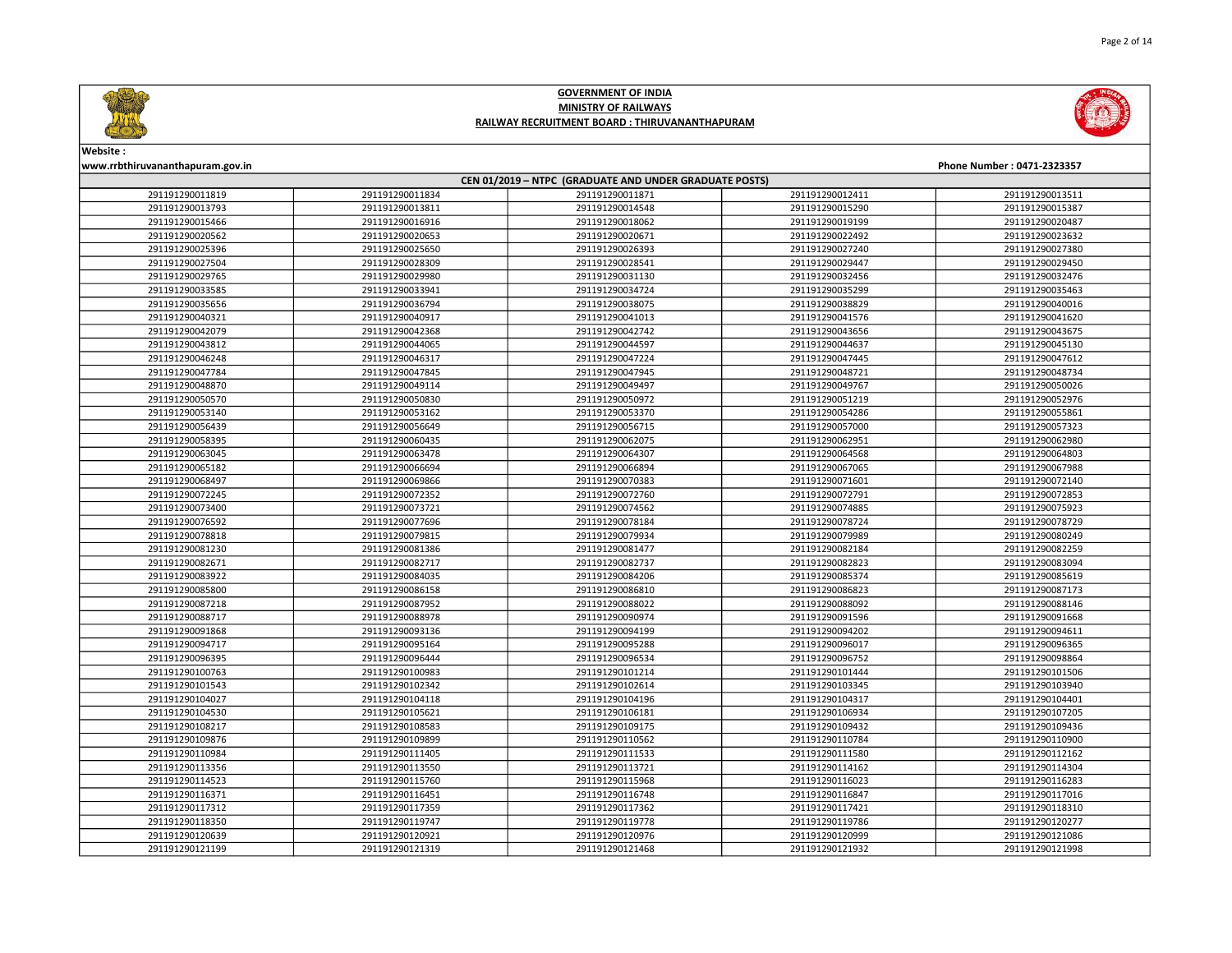



# Website :

www.rrbthiruvananthapuram.gov.in Phone Number : 0471-2323357

| CEN 01/2019 - NTPC (GRADUATE AND UNDER GRADUATE POSTS) |                 |                 |                 |                 |  |
|--------------------------------------------------------|-----------------|-----------------|-----------------|-----------------|--|
| 291191290122247                                        | 291191290122435 | 291191290122447 | 291191290122476 | 291191290122481 |  |
| 291191290122505                                        | 291191290122597 | 291191290122703 | 291191290122716 | 291191290122925 |  |
| 291191290123087                                        | 291191290123289 | 291191290123304 | 291191290123421 | 291191290123531 |  |
| 291191290123803                                        | 291191290124159 | 291191290124476 | 291191290124552 | 291191290124905 |  |
| 291191290124928                                        | 291191290124967 | 291191290125004 | 291191290125067 | 291191290125127 |  |
| 291191290125298                                        | 291191290126341 | 291191290126527 | 291191290126720 | 291191290127241 |  |
| 291191290127248                                        | 291191290127614 | 291191290127759 | 291191290127776 | 291191290127961 |  |
| 291191290128084                                        | 291191290129027 | 291191290129091 | 291191290129125 | 291191290130337 |  |
| 291191290130546                                        | 291191290130789 | 291191290130919 | 291191290131012 | 291191290131493 |  |
| 291191290131900                                        | 291191290132124 | 291191290132150 | 291191290132825 | 291191290132892 |  |
| 291191290132913                                        | 291191290133217 | 291191290133485 | 291191290133800 | 291191290133919 |  |
| 291191290134082                                        | 291191290134258 | 291191290134306 | 291191290134461 | 291191290134522 |  |
| 291191290134533                                        | 291191290135057 | 291191290135197 | 291191290135330 | 291191290135669 |  |
| 291191290136209                                        | 291191290136211 | 291191290136232 | 291191290136508 | 291191290136576 |  |
| 291191290136895                                        | 291191290137182 | 291191290137212 | 291191290137353 | 291191290137360 |  |
| 291191290137569                                        | 291191290137587 | 291191290137615 | 291191290137637 | 291191290137932 |  |
| 291191290137935                                        | 291191290138113 | 291191290138215 | 291191290138571 | 291191290138744 |  |
| 291191290138945                                        | 291191290138970 | 291191290139357 | 291191290139686 | 291191290139731 |  |
| 291191290140403                                        | 291191290140849 | 291191290141108 | 291191290141205 | 291191290141645 |  |
| 291191290142526                                        | 291191290142927 | 291191290143154 | 291191290143584 | 291191290144649 |  |
| 291191290144768                                        | 291191290144963 | 291191290145122 | 291191290146807 | 291191290147169 |  |
| 291191290147201                                        | 291191290147490 | 291191290147591 | 291191290148680 | 291191290149268 |  |
| 291191290149578                                        | 291191290149797 | 291191290150877 | 291191290151133 | 291191290151273 |  |
| 291191290151355                                        | 291191290151425 | 291191290151930 | 291191290152035 | 291191290152254 |  |
| 291191290152304                                        | 291191290152842 | 291191290153753 | 291191290154217 | 291191290154398 |  |
| 291191290154472                                        | 291191290154795 | 291191290154842 | 291191290155043 | 291191290155336 |  |
| 291191290156018                                        | 291191290156651 | 291191290157095 | 291191290157300 | 291191290157592 |  |
| 291191290157758                                        | 291191290157836 | 291191290158148 | 291191290158150 | 291191290158554 |  |
| 291191290158575                                        | 291191290158694 | 291191290158768 | 291191290158775 | 291191290158893 |  |
| 291191290159007                                        | 291191290159599 | 291191290160062 | 291191290161198 | 291191290161293 |  |
| 291191290161605                                        | 291191290162467 | 291191290162600 | 291191290163167 | 291191290163899 |  |
| 291191290164019                                        | 291191290164215 | 291191290164495 | 291191290164511 | 291191290164751 |  |
| 291191290165275                                        | 291191290166147 | 291191290166508 | 291191290177343 | 291191290180173 |  |
| 291191290184798                                        | 291191290187030 | 291191290188539 | 291191290190842 | 291191290194635 |  |
| 291191290195642                                        | 291191290198229 | 291191290201802 | 291191290201931 | 291191290207006 |  |
| 291191290208421                                        | 291191290208817 | 291191290211520 | 291191290213378 | 291191290215661 |  |
| 291191290218878                                        | 291191290220061 | 291191290220322 | 291191290225300 | 291191290226617 |  |
| 291191290226994                                        | 291191290227580 | 291191290228979 | 291191290229611 | 291191290230781 |  |
| 291191290233223                                        | 291191290233762 | 291191290235537 | 291191290240668 | 291191290241142 |  |
| 291191290241300                                        | 291191290241447 | 291191290241748 | 291191290242368 | 291191290244518 |  |
| 291191290244676                                        | 291191290244693 | 291191290247994 | 291191290248021 | 291191290248970 |  |
| 291191290252903                                        | 291191290252983 | 291191290253646 | 291191290254058 | 291191290254149 |  |
| 291191290256792                                        | 291191290257456 | 291191290257483 | 291191290257630 | 291191290257941 |  |
| 291191290257943                                        | 291191290262386 | 291191290262580 | 291191290263830 | 291191290264179 |  |
| 291191290266421                                        | 291191290266971 | 291191290270947 | 291191290272364 | 291191290274598 |  |
| 291191290275232                                        | 291191290275604 | 291192120030921 | 291192120037662 | 291192120039774 |  |
| 291192120041498                                        | 291192120048928 | 291192120050269 | 291192120050902 | 291192120050926 |  |
| 291192120051410                                        | 291192120051832 | 291192120052402 | 291192120054814 | 291192120054853 |  |
| 291192120054992                                        | 291192120054998 | 291192120059936 | 291192120060664 | 291192120065015 |  |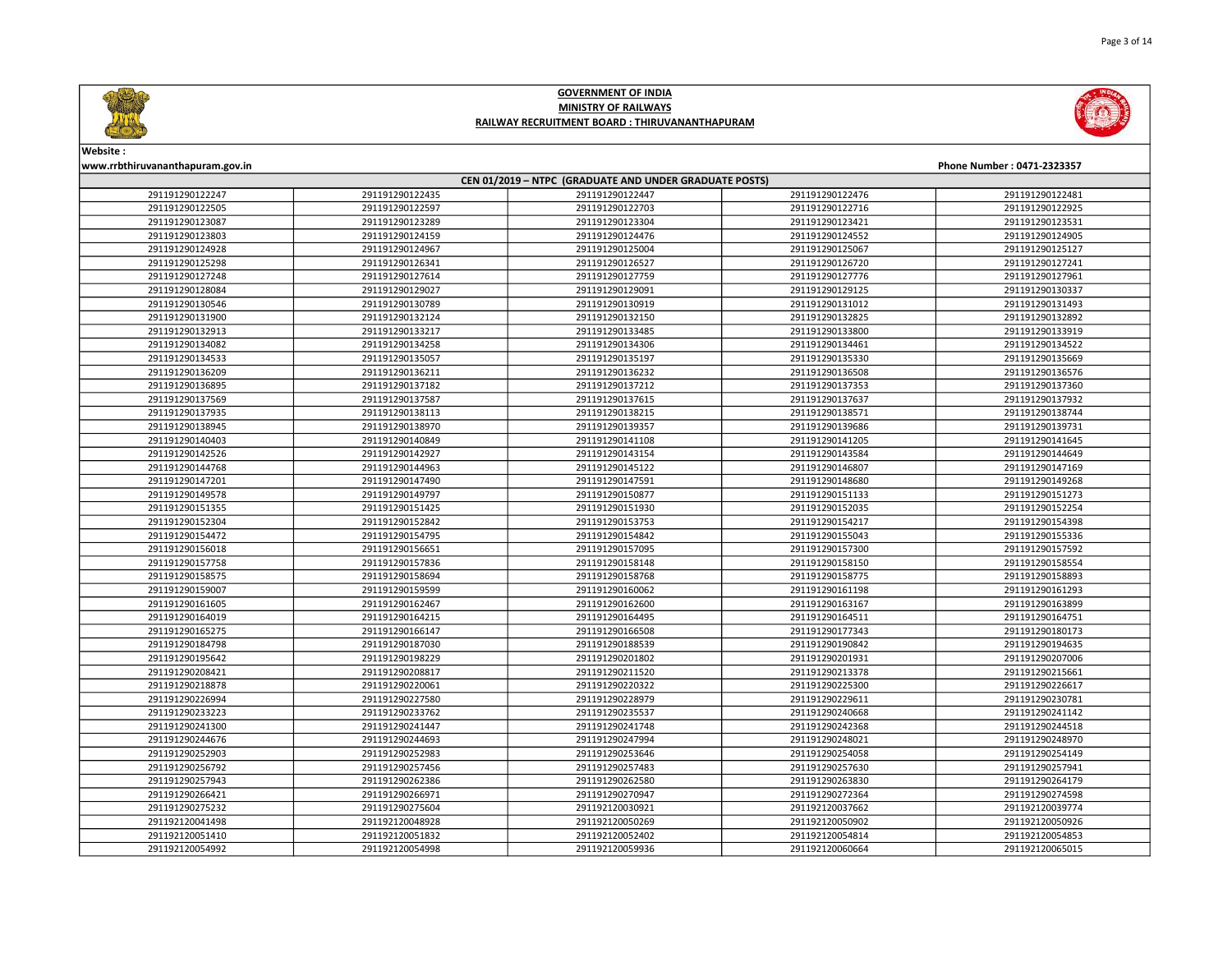



Website :

### www.rrbthiruvananthapuram.gov.in Phone Number : 0471-2323357 CEN 01/2019 – NTPC (GRADUATE AND UNDER GRADUATE POSTS) 291192120077974 291192120078835 291192120079770 291192120080770 291192120096330 291192120103422 291192120105514 291192120105545 291192120109915 291192120109920 291192120110476 291192120112354 291192120116294 291192120119620 291192120126196 291192120128132 291192120129308 291192120129988 291192120134138 291192120134750 291192120136341 291192120139680 291192120143839 291192120143974 291192120145354 291192120146100 291192120146768 291192120147097 291192120150253 291192120150260 291192120153237 291192120153294 291192120158569 291192120159752 291192120160395 291192120160675 291192120162941 291192120165747 291192120167066 291192120170896 291192130032220 291192130034325 291192130036101 291192130059837 291192130092210 291192130095637 291192130113923 291192130119670 291192130139829 291192130147847 291192130152145 291192130152273 291192130162753 291192130177450 291192140031621 291192140035402 291192140057728 291192140060760 291192140061024 291192140061236 291192140072127 291192140084114 291192140086569 291192140088901 291192150039073 291192150105904 291192150110706 291192150110826 291192160024731 291192160113163 291192160116724 291192160118999 291192160127040 291192170034120 291192170038440 291192170041956 291192170050243 291192170051338 291192170055008 291192170057016 291192170058475 291192170061622 291192170064682 291192170065071 291192170072023 291192170073335 291192170077235 291192170079070 291192170087936 291192170088912 291192170090318 291192170093813 291192170100835 291192170100860 291192170106249 291192170108562 291192170111153 291192170113816 291192170115154 291192170119389 291192170126889 291192170130433 291192170135361 291192170139632 291192170141400 291192170143952 291192170145840 291192170147220 291192170151109 291192170154821 291192170157556 291192170159366 291192170166328 291192170167974 291192180007065 291192180008882 291192180013665 291192180016149 291192180016527 291192180016684 291192180017990 291192180018232 291192180019445 291192180024852 291192180029333 291192180031841 291192180036788 291192180038867 291192180045881 291192180049703 291192180052358 291192180056365 291192180066003 291192180069571 291192180073955 291192180077034 291192180199633 291192180203663 291192190028992 291192190038116 291192190060952 291192190099598 291192190101106 291192190109237 291192190180961 291192220064542 291192220117491 291192220119122 291192220130310 291192220130829 291192220135663 291192220142357 291192220148567 291192220189873 291192220198739 291192230032620 291192240127529 291192260044921 291192260064024 291192260064567 291192260118980 291192260130402 291192260132775 291192260163349 291192260199429 291192260203925 291192260210463 291192260219218 291192270071054 291192270104888 291192270110085 291192270162446 291192270171616 291192270254004 291192270254527 291192270267134 291192280040994 291192280072464 291192280079188 291192290000470 291192290000626 291192290000973 291192290001520 291192290001958 291192290003616 291192290003804 291192290004264 291192290004476 291192290007677 291192290007890 291192290008284 291192290008315 291192290009096 291192290009238 291192290009286 291192290009446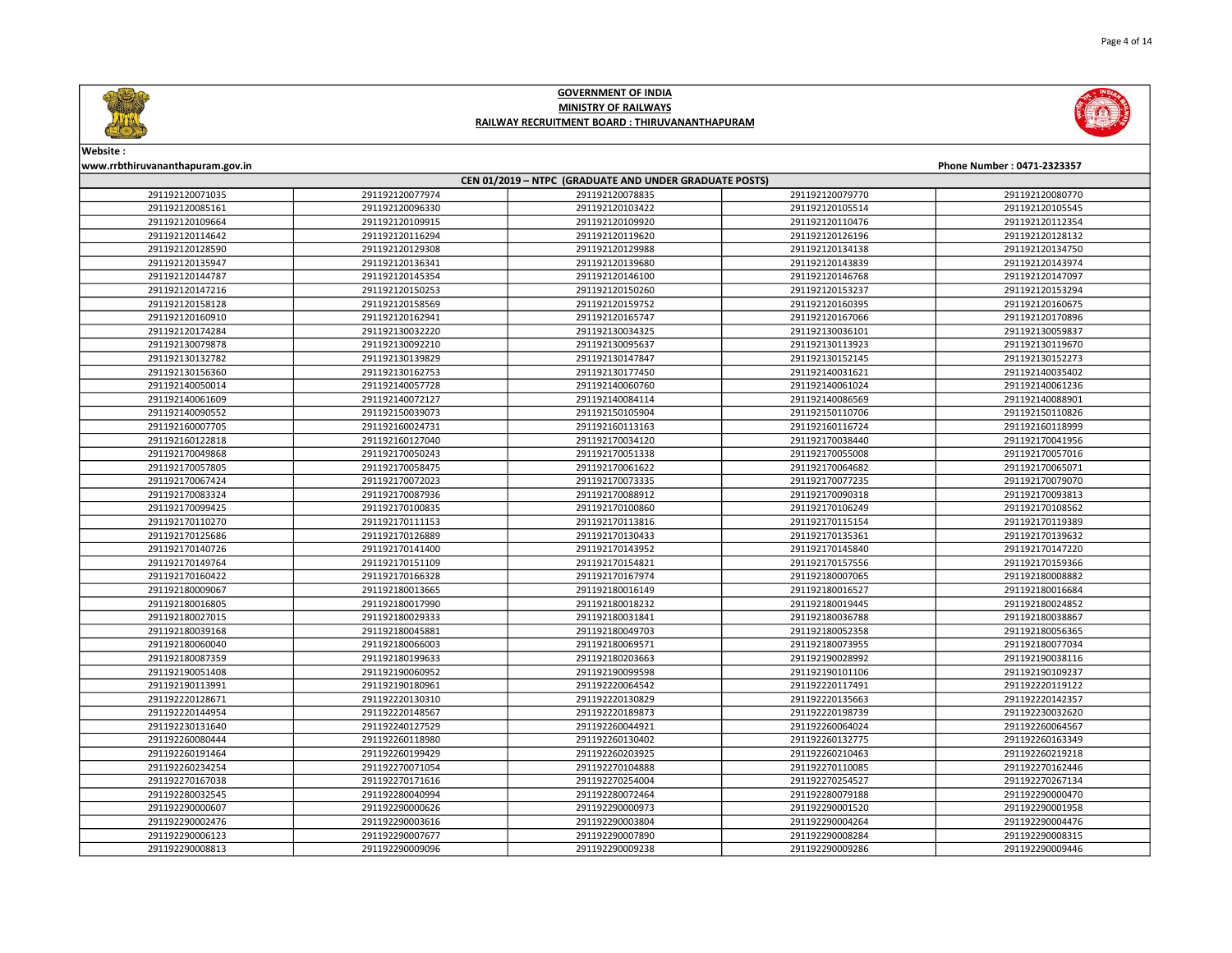



Website :

### www.rrbthiruvananthapuram.gov.in Phone Number : 0471-2323357 CEN 01/2019 – NTPC (GRADUATE AND UNDER GRADUATE POSTS) 291192290009843 291192290010009 291192290010219 291192290010472 291192290011042 291192290011309 291192290011416 291192290011950 291192290012133 291192290012212 291192290012723 291192290012749 291192290013150 291192290013237 291192290013344 291192290013499 291192290013642 291192290013680 291192290014010 291192290014236 291192290014660 291192290014707 291192290014814 291192290014840 291192290015129 291192290015148 291192290015205 291192290015518 291192290015582 291192290015752 291192290016191 291192290016236 291192290016533 291192290016720 291192290016727 291192290016846 291192290017695 291192290018403 291192290018407 291192290018462 291192290018602 291192290018757 291192290018815 291192290018863 291192290019511 291192290019545 291192290019628 291192290019950 291192290020253 291192290020290 291192290020371 291192290020376 291192290020558 291192290020632 291192290020839 291192290021532 291192290021943 291192290022282 291192290022445 291192290022848 291192290023929 291192290023935 291192290024143 291192290024291 291192290024603 291192290024648 291192290024781 291192290024842 291192290025030 291192290025316 291192290025520 291192290026140 291192290026559 291192290026834 291192290026869 291192290026938 291192290027484 291192290027510 291192290027669 291192290028088 291192290029547 291192290029985 291192290030084 291192290030267 291192290030597 291192290031749 291192290032267 291192290032849 291192290033727 291192290033740 291192290034303 291192290035791 291192290036745 291192290037080 291192290037299 291192290037936 291192290039883 291192290040868 291192290041653 291192290042241 291192290045197 291192290045987 291192290046715 291192290046799 291192290047047 291192290047053 291192290047462 291192290047724 291192290048520 291192290048574 291192290049371 291192290049916 291192290054529 291192290054686 291192290054919 291192290055792 291192290057696 291192290057878 291192290058064 291192290059259 291192290065194 291192290066456 291192290066998 291192290067201 291192290068008 291192290069641 291192290070471 291192290072163 291192290075546 291192290075736 291192290077814 291192290078209 291192290080345 291192290080378 291192290080902 291192290081051 291192290081341 291192290081694 291192290081918 291192290082021 291192290084022 291192290088384 291192290088749 291192290088949 291192290090899 291192290091747 291192290092556 291192290092704 291192290093912 291192290095933 291192290096371 291192290096475 291192290097408 291192290098151 291192290098591 291192290100543 291192290100814 291192290101677 291192290101742 291192290101849 291192290102474 291192290102677 291192290102939 291192290102999 291192290104083 291192290104168 291192290105509 291192290105763 291192290106343 291192290107993 291192290108216 291192290108323 291192290108667 291192290109119 291192290109906 291192290109957 291192290114509 291192290115142 291192290115436 291192290116795 291192290116925 291192290117400 291192290117982 291192290119079 291192290120383 291192290120514 291192290120681 291192290120803 291192290121460 291192290121569 291192290121635 291192290122271 291192290122702 291192290123272 291192290123373 291192290123423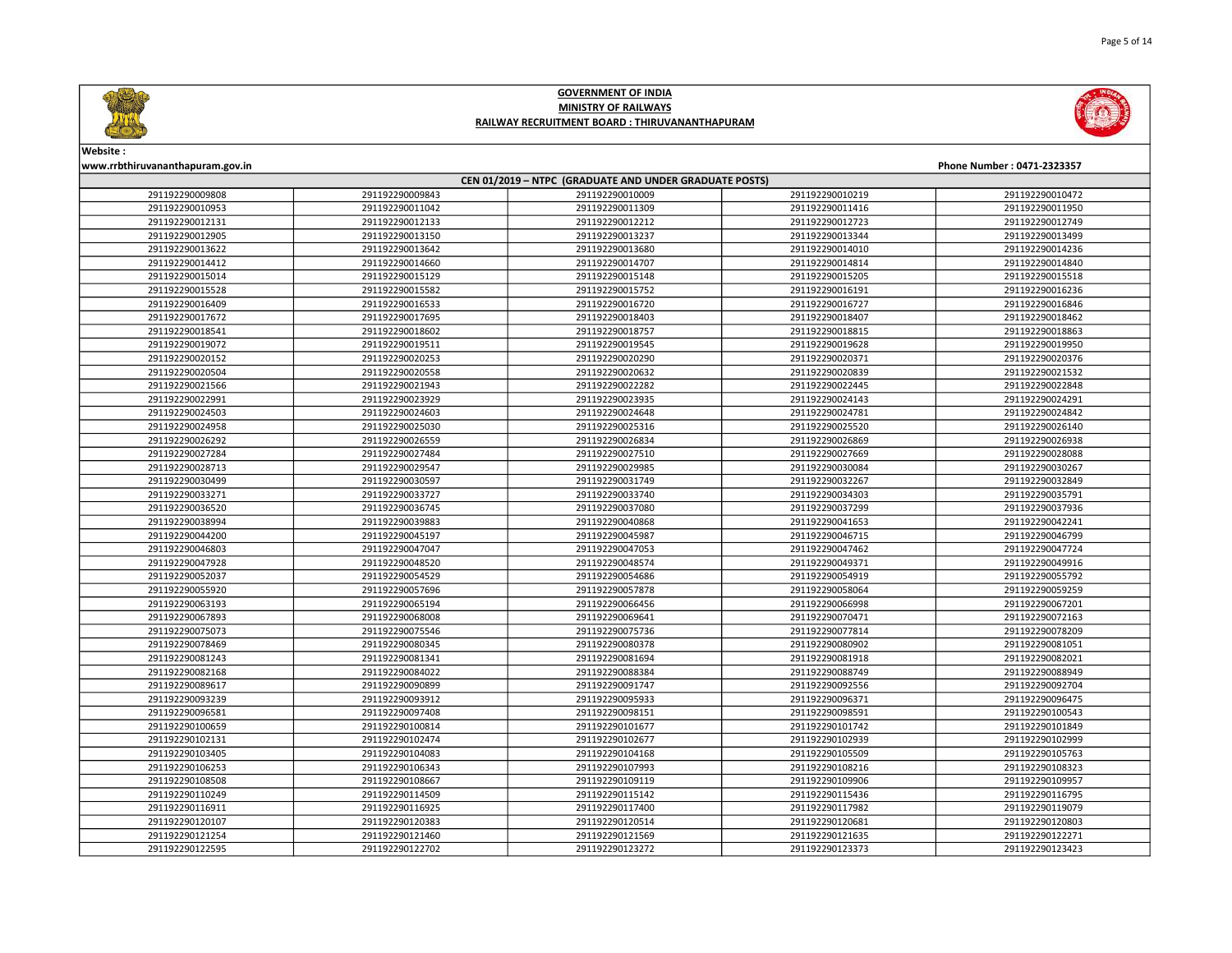

www.rrbthiruvananthapuram.gov.in Phone Number : 0471-2323357



Website :

### CEN 01/2019 – NTPC (GRADUATE AND UNDER GRADUATE POSTS) 291192290123623 291192290123864 291192290124430 291192290125053 291192290125719 291192290126435 291192290127172 291192290127361 291192290128236 291192290128310 291192290128538 291192290130520 291192290131132 291192290132509 291192290132827 291192290132947 291192290133571 291192290133580 291192290134027 291192290134153 291192290135411 291192290136146 291192290136151 291192290136526 291192290136620 291192290137034 291192290137343 291192290137424 291192290137716 291192290137854 291192290138282 291192290138294 291192290139566 291192290140040 291192290142119 291192290142648 291192290143530 291192290144079 291192290144385 291192290144386 291192290145131 291192290146924 291192290146976 291192290147036 291192290148730 291192290149422 291192290149450 291192290149501 291192290149728 291192290150002 291192290151635 291192290151814 291192290156071 291192290157098 291192290158205 291192290158772 291192290159735 291192290159877 291192290160031 291192290160045 291192290161177 291192290163296 291192290163365 291192290164063 291192290165111 291192290165288 291192290246783 291192290254611 291192300050251 291193120030680 291193120030861 291193120030902 291193120030968 291193120031368 291193120032242 291193120034569 291193120037200 291193120037205 291193120037341 291193120037383 291193120037388 291193120037494 291193120037637 291193120038153 291193120038412 291193120038663 291193120038672 291193120038760 291193120039191 291193120039455 291193120039688 291193120040426 291193120040452 291193120040480 291193120040497 291193120040550 291193120040761 291193120040961 291193120040993 291193120041292 291193120042494 291193120043480 291193120043560 291193120043661 291193120043728 291193120043734 291193120043780 291193120043886 291193120044044 291193120044059 291193120044302 291193120044604 291193120045265 291193120045333 291193120045425 291193120046622 291193120049510 291193120049511 291193120049513 291193120049604 291193120051279 291193120054805 291193120055169 291193120057730 291193120057750 291193120058458 291193120058982 291193120060694 291193120062343 291193120062407 291193120062414 291193120063471 291193120063999 291193120064055 291193120064243 291193120064287 291193120064527 291193120065039 291193120065514 291193120066229 291193120066798 291193120067143 291193120068351 291193120068807 291193120069174 291193120069418 291193120070035 291193120070064 291193120070094 291193120070136 291193120070152 291193120070161 291193120070539 291193120070540 291193120071022 291193120071050 291193120071201 291193120071949 291193120071951 291193120072362 291193120075489 291193120075778 291193120075942 291193120075972 291193120078258 291193120078342 291193120078427 291193120078452 291193120079806 291193120080383 291193120080448 291193120080752 291193120084739 291193120087176 291193120087584 291193120088838 291193120092786 291193120092845 291193120092927 291193120093672 291193120093887 291193120093987 291193120094028 291193120095097 291193120095554 291193120095661 291193120096531 291193120097271 291193120097521 291193120098120 291193120098651 291193120098715

291193120098967 291193120099134 291193120099318 291193120099328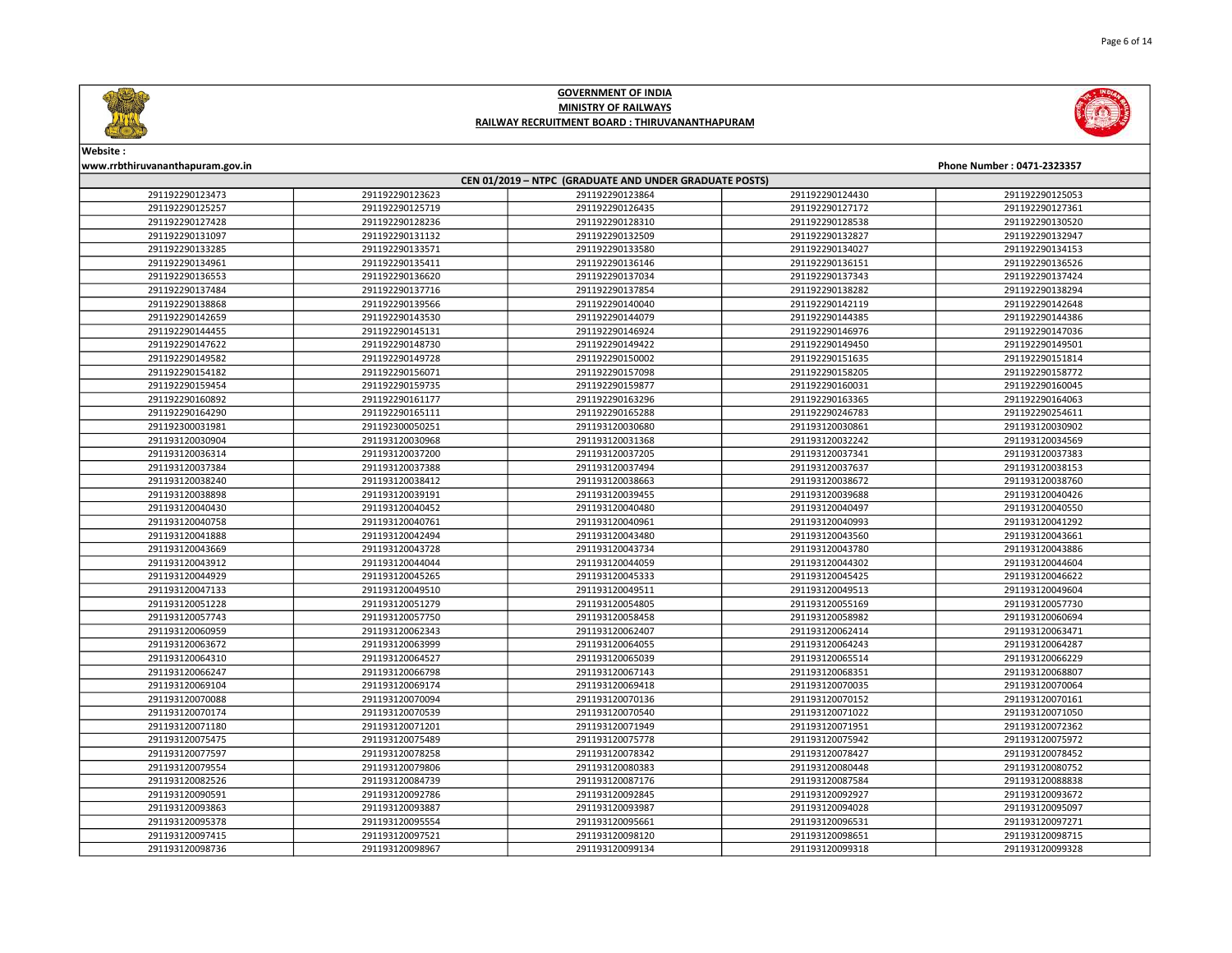



# Website :

| www.rrbthiruvananthapuram.gov.in<br>Phone Number: 0471-2323357 |                 |                 |                 |                 |  |
|----------------------------------------------------------------|-----------------|-----------------|-----------------|-----------------|--|
| CEN 01/2019 - NTPC (GRADUATE AND UNDER GRADUATE POSTS)         |                 |                 |                 |                 |  |
| 291193120099529                                                | 291193120099530 | 291193120099719 | 291193120100035 | 291193120100109 |  |
| 291193120100185                                                | 291193120103972 | 291193120104873 | 291193120104921 | 291193120105114 |  |
| 291193120105285                                                | 291193120105818 | 291193120106741 | 291193120106757 | 291193120106986 |  |
| 291193120107400                                                | 291193120107474 | 291193120107728 | 291193120107732 | 291193120107745 |  |
| 291193120107818                                                | 291193120107826 | 291193120107869 | 291193120107872 | 291193120108008 |  |
| 291193120108538                                                | 291193120108986 | 291193120109121 | 291193120109397 | 291193120109404 |  |
| 291193120109511                                                | 291193120109512 | 291193120109564 | 291193120109672 | 291193120110192 |  |
| 291193120110314                                                | 291193120110894 | 291193120110903 | 291193120111593 | 291193120111781 |  |
| 291193120111898                                                | 291193120111957 | 291193120112066 | 291193120112350 | 291193120112441 |  |
| 291193120112449                                                | 291193120112471 | 291193120112543 | 291193120112558 | 291193120112589 |  |
| 291193120112639                                                | 291193120112669 | 291193120112979 | 291193120113041 | 291193120113056 |  |
| 291193120113063                                                | 291193120113300 | 291193120113326 | 291193120113436 | 291193120113826 |  |
| 291193120113836                                                | 291193120113837 | 291193120113956 | 291193120114717 | 291193120114722 |  |
| 291193120114797                                                | 291193120116061 | 291193120116250 | 291193120116305 | 291193120116402 |  |
| 291193120116510                                                | 291193120116556 | 291193120116571 | 291193120117327 | 291193120117877 |  |
| 291193120117878                                                | 291193120117914 | 291193120117924 | 291193120117934 | 291193120118031 |  |
| 291193120118235                                                | 291193120118562 | 291193120118769 | 291193120118837 | 291193120118983 |  |
| 291193120118984                                                | 291193120118986 | 291193120119039 | 291193120119246 | 291193120119353 |  |
| 291193120120318                                                | 291193120120345 | 291193120120539 | 291193120121828 | 291193120123177 |  |
| 291193120124275                                                | 291193120124276 | 291193120124292 | 291193120125510 | 291193120125676 |  |
| 291193120126187                                                | 291193120126524 | 291193120126534 | 291193120126639 | 291193120126818 |  |
| 291193120126897                                                | 291193120126909 | 291193120127684 | 291193120127913 | 291193120128441 |  |
| 291193120128580                                                | 291193120128960 | 291193120129201 | 291193120129295 | 291193120129305 |  |
| 291193120129357                                                | 291193120129672 | 291193120129782 | 291193120129943 | 291193120130447 |  |
| 291193120130597                                                | 291193120130680 | 291193120130693 | 291193120130696 | 291193120130917 |  |
| 291193120131532                                                | 291193120131610 | 291193120131776 | 291193120131992 | 291193120132000 |  |
| 291193120132033                                                | 291193120132054 | 291193120132060 | 291193120132077 | 291193120132090 |  |
| 291193120132138                                                | 291193120132220 | 291193120132222 | 291193120132267 | 291193120132383 |  |
| 291193120132649                                                | 291193120132754 | 291193120133261 | 291193120133869 | 291193120134189 |  |
| 291193120134221                                                | 291193120134375 | 291193120134755 | 291193120134936 | 291193120135243 |  |
| 291193120135356                                                | 291193120135388 | 291193120135595 | 291193120137795 | 291193120138135 |  |
| 291193120138248                                                | 291193120139084 | 291193120139195 | 291193120139741 | 291193120139810 |  |
| 291193120140221                                                | 291193120140625 | 291193120140728 | 291193120141534 | 291193120141797 |  |
| 291193120141879                                                | 291193120142015 | 291193120142314 | 291193120142317 | 291193120142581 |  |
| 291193120143089                                                | 291193120143325 | 291193120143335 | 291193120143647 | 291193120143788 |  |
| 291193120143834                                                | 291193120143870 | 291193120143878 | 291193120143927 | 291193120143980 |  |
| 291193120144701                                                | 291193120144752 | 291193120144837 | 291193120144838 | 291193120144970 |  |
| 291193120144995                                                | 291193120145639 | 291193120145648 | 291193120145649 | 291193120145807 |  |
| 291193120145825                                                | 291193120146143 | 291193120146147 | 291193120146153 | 291193120146161 |  |
| 291193120146176                                                | 291193120146206 | 291193120146209 | 291193120146229 | 291193120146303 |  |
| 291193120146490                                                | 291193120146763 | 291193120146996 | 291193120147102 | 291193120147222 |  |
| 291193120147278                                                | 291193120147529 | 291193120147598 | 291193120147605 | 291193120148454 |  |
| 291193120148579                                                | 291193120148754 | 291193120148756 | 291193120148916 | 291193120148943 |  |
| 291193120149007                                                | 291193120149038 | 291193120149498 | 291193120149506 | 291193120149749 |  |
| 291193120149971                                                | 291193120149982 | 291193120150109 | 291193120150265 | 291193120150299 |  |
| 291193120150382                                                | 291193120150436 | 291193120150495 | 291193120150905 | 291193120150928 |  |
| 291193120150999                                                | 291193120151818 | 291193120152025 | 291193120152040 | 291193120153102 |  |
| 291193120153228                                                | 291193120153417 | 291193120153796 | 291193120153890 | 291193120153991 |  |
| 291193120154316                                                | 291193120154583 | 291193120155108 | 291193120155276 | 291193120155289 |  |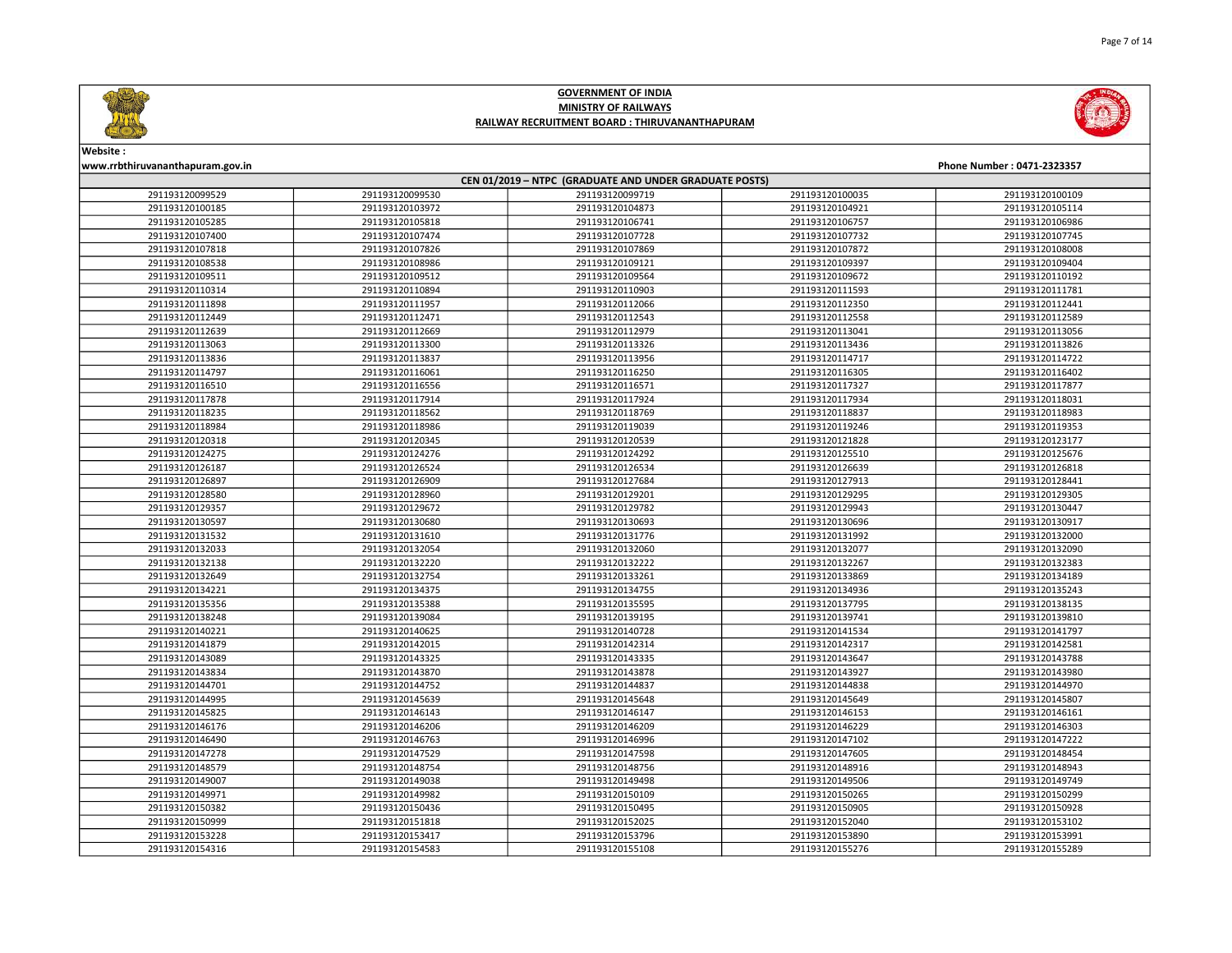



Website :

### www.rrbthiruvananthapuram.gov.in Phone Number : 0471-2323357 CEN 01/2019 – NTPC (GRADUATE AND UNDER GRADUATE POSTS) 291193120156981 291193120157574 291193120157576 291193120158141 291193120158226 291193120158372 291193120158609 291193120158697 291193120159067 291193120159565 291193120159754 291193120160110 291193120160268 291193120160383 291193120160446 291193120160556 291193120160617 291193120160777 291193120160803 291193120161218 291193120162218 291193120162255 291193120162583 291193120162676 291193120162976 291193120163085 291193120163138 291193120163142 291193120163474 291193120163555 291193120163830 291193120163857 291193120164384 291193120166992 291193120167036 291193120168229 291193120169713 291193120169953 291193120170883 291193120171138 291193120175149 291193120176797 291193120178203 291193130021145 291193130102880 291193130105076 291193130106286 291193130109044 291193130110285 291193130113740 291193130117900 291193130118032 291193130129340 291193130130826 291193130146234 291193130146280 291193130153961 291193130156977 291193150008202 291193150160205 291193160011329 291193160019382 291193160026126 291193160072034 291193160132173 291193160140272 291193160146560 291193160147476 291193170000110 291193170000197 291193170023274 291193170029224 291193190010557 291193190010896 291193190017564 291193220007687 291193240014894 291193260008588 291193260008762 291193260008837 291193260011347 291193260018872 291193260021059 291193260024252 291193260025823 291193260028017 291193270135973 291193270156292 291193290006176 291193290006689 291193290008281 291193290008326 291193290010518 291193290011640 291193290012511 291193290013130 291193290015661 291193290015829 291193290017445 291193290017928 291193290018776 291193290020515 291193290020672 291193290020882 291193290023915 291193290027462 291193290028036 291193290028457 291193310023133 291194120031505 291194120036369 291194120042034 291194120044883 291194120051487 291194120052688 291194120054066 291194120065950 291194120066047 291194120075639 291194120079190 291194120092986 291194120094442 291194120095292 291194120096840 291194120102322 291194120105984 291194120109289 291194120114724 291194120130090 291194120130266 291194120134020 291194120145712 291194120147215 291194120147395 291194120148775 291194120149564 291194120153818 291194120157626 291194120163221 291194120163820 291194120173149 291194130033798 291194130034015 291194130045734 291194130050910 291194130057982 291194130063694 291194130064751 291194130066555 291194130114544 291194130137807 291194130146754 291194130210455 291194130210494 291194130218980 291194130230565 291194130258916 291194130274281 291194140032855 291194140034252 291194140034968 291194140035701 291194140036407 291194140037353 291194140037851 291194140041012 291194140041870 291194140042821 291194140046094 291194140046103 291194140046947 291194140047504 291194140050783 291194140051464 291194140051932 291194140052067 291194140057072 291194140058339 291194140059153 291194140061591 291194140067181 291194140068600 291194140068692 291194140068734 291194140076176 291194140077582 291194140080111 291194140084068 291194140084353 291194140085014 291194140088016 291194140088215 291194140088881 291194140089498 291194140089655 291194140090005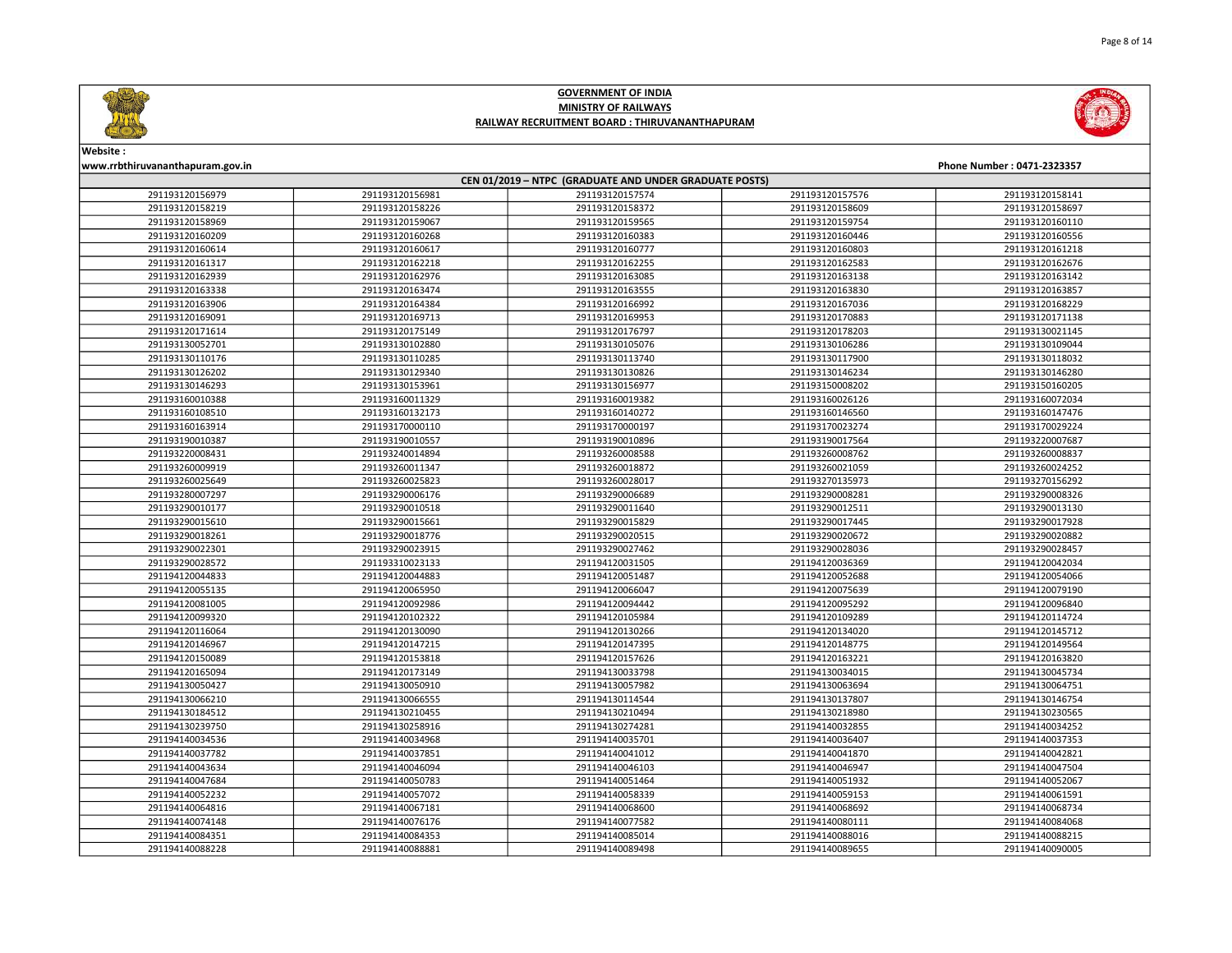



Website :

### www.rrbthiruvananthapuram.gov.in Phone Number : 0471-2323357 CEN 01/2019 – NTPC (GRADUATE AND UNDER GRADUATE POSTS) 291194140179398 291194140179999 291194140185168 291194140194401 291194140206453 291194140212106 291194140221985 291194140225964 291194150148504 291194160031883 291194160057975 291194160144218 291194170034421 291194170047294 291194170079257 291194170090627 291194170137848 291194170139252 291194170144384 291194170151671 291194170185041 291194170191053 291194170195753 291194170206027 291194180003251 291194180032543 291194180032828 291194180034022 291194180034623 291194180041684 291194180042311 291194180050703 291194180051761 291194180058052 291194180060514 291194180061064 291194180062139 291194180062167 291194180065258 291194180066969 291194180072071 291194180072849 291194180073053 291194180076669 291194180078824 291194180081766 291194180083449 291194180086771 291194180088252 291194180089780 291194180116904 291194180128572 291194180174107 291194180177833 291194180182541 291194180200490 291194180210499 291194180211597 291194180216397 291194180227364 291194180229226 291194180239218 291194180239516 291194190030733 291194190113032 291194190115903 291194190125563 291194190126801 291194190152505 291194190188861 291194190194990 291194190210421 291194220150118 291194220173308 291194220179558 291194220184516 291194220249623 291194220252237 291194220262957 291194220276899 291194240099785 291194260030778 291194260054883 291194260085166 291194260104673 291194260107752 291194260110170 291194260111739 291194260131565 291194260137809 291194260142508 291194260145920 291194260149823 291194260157985 291194260159317 291194260163341 291194260173181 291194260174120 291194260183898 291194260192318 291194260198790 291194260199522 291194260206895 291194260215710 291194260221872 291194260254534 291194260258917 291194260266297 291194270074692 291194270103654 291194270105146 291194270106080 291194270152165 291194270152438 291194270160578 291194270163722 291194270177644 291194270210171 291194270252572 291194270259005 291194280007435 291194280010926 291194280033212 291194280056131 291194290001468 291194290001840 291194290002097 291194290002323 291194290003031 291194290003242 291194290003377 291194290003873 291194290004128 291194290004568 291194290004781 291194290004842 291194290005106 291194290005398 291194290005582 291194290005839 291194290008543 291194290009255 291194290009610 291194290009641 291194290010609 291194290010701 291194290011457 291194290011567 291194290012893 291194290013283 291194290013562 291194290013692 291194290015558 291194290015577 291194290015739 291194290015751 291194290018045 291194290018389 291194290018980 291194290019965 291194290020503 291194290021179 291194290022736 291194290025516 291194290028776 291194290029553 291194290030067 291194290030077 291194290030475 291194290030544 291194290030836 291194290031280 291194290031699 291194290031760 291194290031768 291194290032007 291194290032303 291194290032387 291194290032515 291194290032518 291194290033371 291194290033472 291194290033594 291194290033770 291194290034061 291194290034118 291194290034196 291194290034298 291194290034588 291194290034596 291194290034631 291194290034721 291194290035138 291194290035475 291194290035853 291194290036194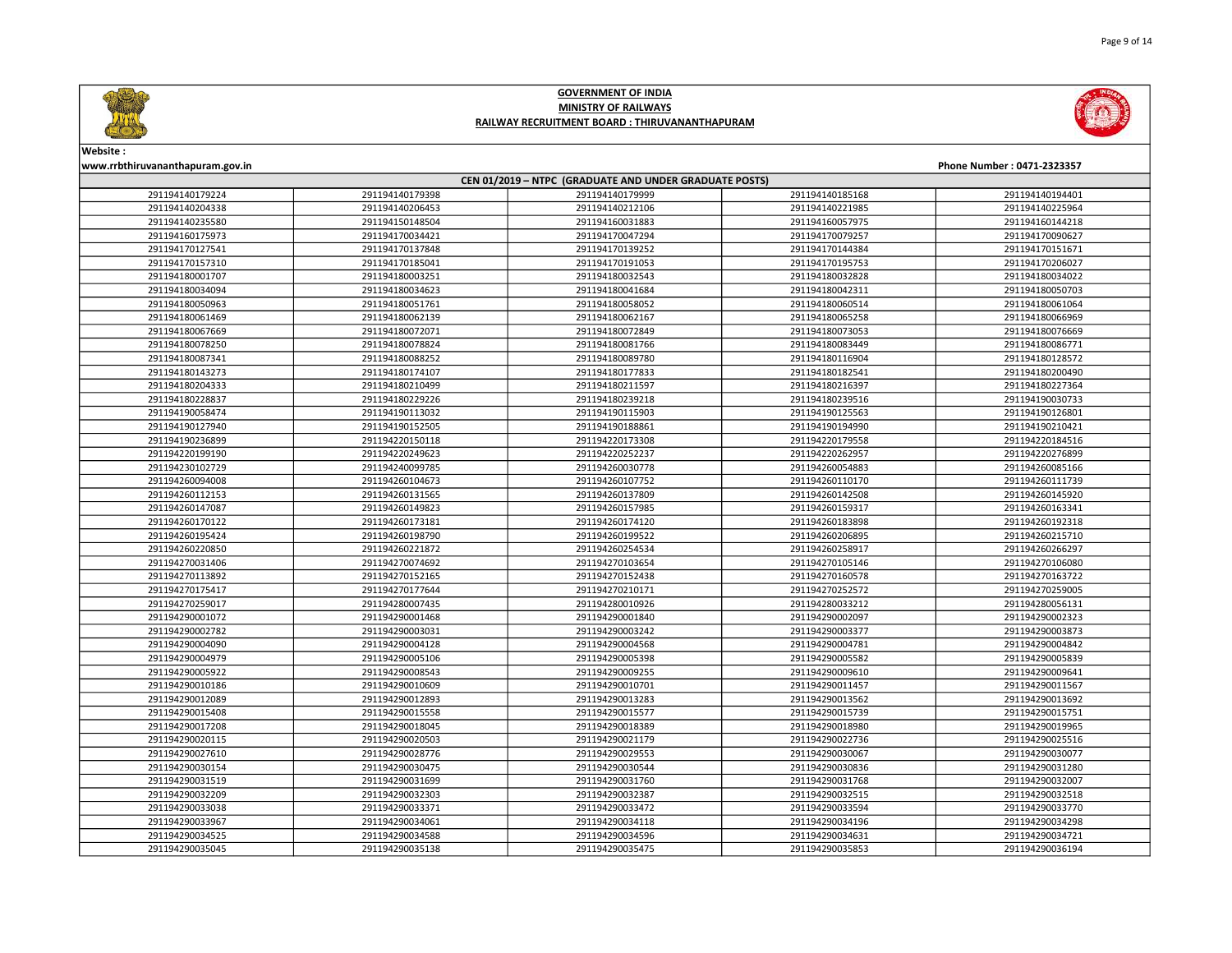

Page 10 of 14

# GOVERNMENT OF INDIA MINISTRY OF RAILWAYS RAILWAY RECRUITMENT BOARD : THIRUVANANTHAPURAM



Website : www.rrbthiruvananthapuram.gov.in Phone Number : 0471-2323357

| CEN 01/2019 - NTPC (GRADUATE AND UNDER GRADUATE POSTS) |                 |                 |                 |                 |  |
|--------------------------------------------------------|-----------------|-----------------|-----------------|-----------------|--|
| 291194290036363                                        | 291194290036432 | 291194290036446 | 291194290036621 | 291194290036728 |  |
| 291194290037298                                        | 291194290037493 | 291194290037771 | 291194290037841 | 291194290037863 |  |
| 291194290038390                                        | 291194290038459 | 291194290038539 | 291194290038620 | 291194290039006 |  |
| 291194290039325                                        | 291194290039401 | 291194290039463 | 291194290039580 | 291194290040162 |  |
| 291194290040820                                        | 291194290041017 | 291194290041028 | 291194290041100 | 291194290041123 |  |
| 291194290041477                                        | 291194290041706 | 291194290041959 | 291194290042072 | 291194290042080 |  |
| 291194290042175                                        | 291194290042569 | 291194290042719 | 291194290043668 | 291194290043847 |  |
| 291194290043952                                        | 291194290044420 | 291194290044461 | 291194290044504 | 291194290044655 |  |
| 291194290044657                                        | 291194290044892 | 291194290044894 | 291194290045169 | 291194290045275 |  |
| 291194290045345                                        | 291194290046046 | 291194290046255 | 291194290046282 | 291194290046434 |  |
| 291194290046591                                        | 291194290046695 | 291194290046702 | 291194290046856 | 291194290046894 |  |
| 291194290046931                                        | 291194290047051 | 291194290047079 | 291194290047196 | 291194290047251 |  |
| 291194290047290                                        | 291194290047370 | 291194290047606 | 291194290047646 | 291194290048333 |  |
| 291194290048346                                        | 291194290048736 | 291194290048855 | 291194290049368 | 291194290049537 |  |
| 291194290049996                                        | 291194290050055 | 291194290050665 | 291194290050696 | 291194290050901 |  |
| 291194290050933                                        | 291194290050952 | 291194290051397 | 291194290051645 | 291194290051741 |  |
| 291194290051827                                        | 291194290052043 | 291194290052350 | 291194290052525 | 291194290052797 |  |
| 291194290052816                                        | 291194290052841 | 291194290052931 | 291194290052999 | 291194290053384 |  |
| 291194290053547                                        | 291194290053561 | 291194290053577 | 291194290053788 | 291194290053789 |  |
| 291194290053990                                        | 291194290054105 | 291194290054148 | 291194290054200 | 291194290054361 |  |
| 291194290054420                                        | 291194290054482 | 291194290055044 | 291194290055109 | 291194290055196 |  |
| 291194290055225                                        | 291194290055508 | 291194290055570 | 291194290055625 | 291194290055716 |  |
| 291194290055914                                        | 291194290056308 | 291194290056426 | 291194290056537 | 291194290056568 |  |
| 291194290056611                                        | 291194290056728 | 291194290056847 | 291194290056903 | 291194290057115 |  |
| 291194290057239                                        | 291194290057426 | 291194290057699 | 291194290058043 | 291194290058058 |  |
| 291194290058192                                        | 291194290058250 | 291194290058434 | 291194290058596 | 291194290058767 |  |
| 291194290058918                                        | 291194290059023 | 291194290059208 | 291194290059497 | 291194290059511 |  |
| 291194290059638                                        | 291194290059642 | 291194290059819 | 291194290059899 | 291194290060240 |  |
| 291194290060331                                        | 291194290060544 | 291194290060717 | 291194290060802 | 291194290061118 |  |
| 291194290061121                                        | 291194290061213 | 291194290061288 | 291194290061524 | 291194290061730 |  |
| 291194290062043                                        | 291194290062131 | 291194290062253 | 291194290062338 | 291194290062354 |  |
| 291194290062441                                        | 291194290062707 | 291194290062837 | 291194290063215 | 291194290063362 |  |
| 291194290063451                                        | 291194290063602 | 291194290063855 | 291194290063963 | 291194290063970 |  |
| 291194290064277                                        | 291194290064403 | 291194290064764 | 291194290064825 | 291194290064850 |  |
| 291194290065143                                        | 291194290065365 | 291194290065883 | 291194290066138 | 291194290066457 |  |
| 291194290066575                                        | 291194290066717 | 291194290066729 | 291194290066951 | 291194290067090 |  |
| 291194290067148                                        | 291194290067167 | 291194290067223 | 291194290067300 | 291194290067374 |  |
| 291194290067420                                        | 291194290067517 | 291194290067703 | 291194290068120 | 291194290068144 |  |
| 291194290068225                                        | 291194290068417 | 291194290068622 | 291194290068781 | 291194290069118 |  |
| 291194290069426                                        | 291194290069448 | 291194290069517 | 291194290070579 | 291194290070850 |  |
| 291194290070857                                        | 291194290070908 | 291194290070989 | 291194290071031 | 291194290071114 |  |
| 291194290071335                                        | 291194290071797 | 291194290071847 | 291194290071986 | 291194290072161 |  |
| 291194290072209                                        | 291194290072341 | 291194290072586 | 291194290072840 | 291194290072960 |  |
| 291194290072965                                        | 291194290073209 | 291194290073361 | 291194290073389 | 291194290073705 |  |
| 291194290073813                                        | 291194290073874 | 291194290074029 | 291194290074221 | 291194290074255 |  |
| 291194290074304                                        | 291194290074741 | 291194290074850 | 291194290074947 | 291194290075032 |  |
| 291194290075421                                        | 291194290075466 | 291194290075703 | 291194290076201 | 291194290076343 |  |
| 291194290076620                                        | 291194290076929 | 291194290076949 | 291194290076998 | 291194290077123 |  |
| 291194290077289                                        | 291194290077350 | 291194290077369 | 291194290077396 | 291194290077487 |  |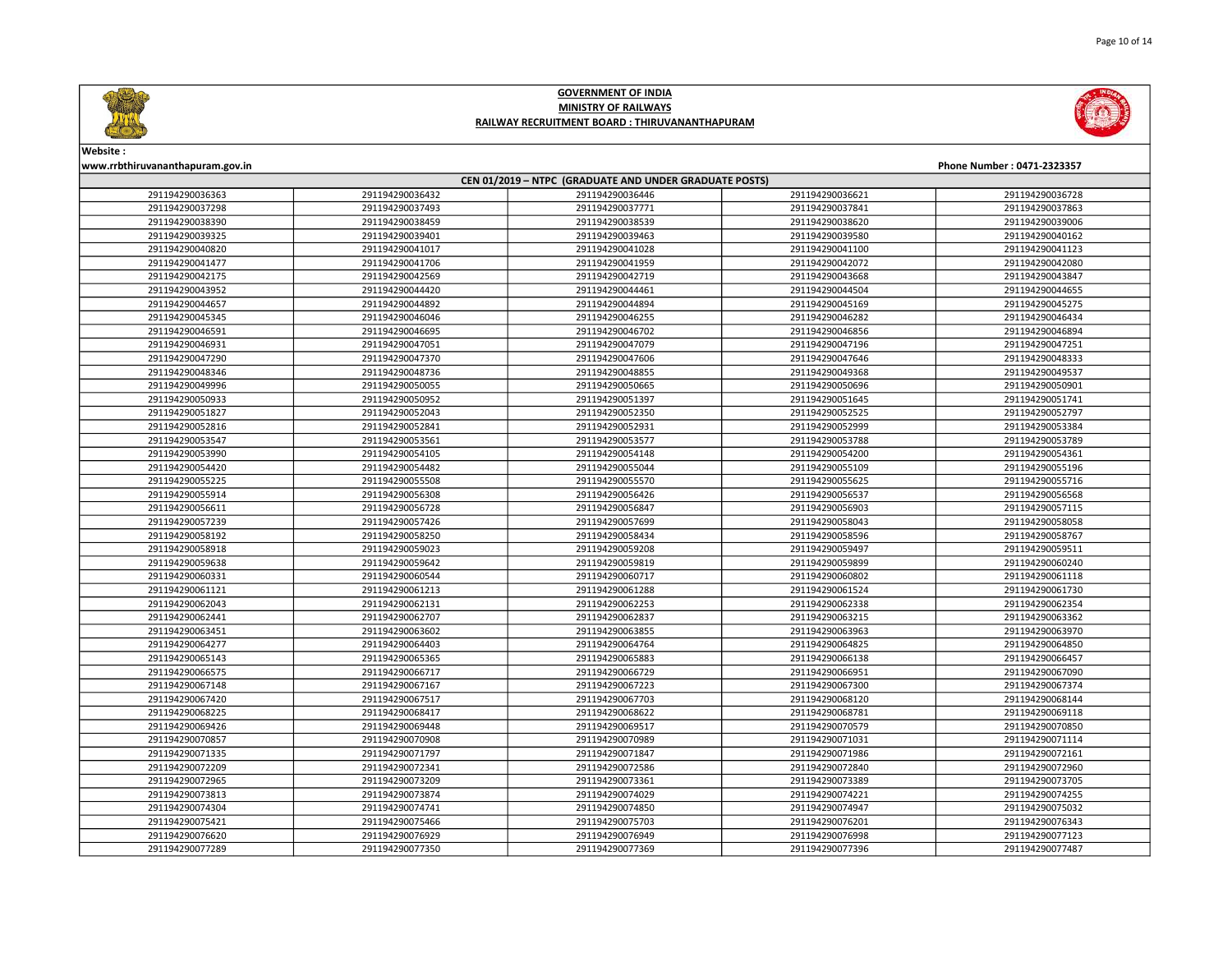





# Website :

www.rrbthiruvananthapuram.gov.in Phone Number : 0471-2323357

| CEN 01/2019 - NTPC (GRADUATE AND UNDER GRADUATE POSTS) |                 |                 |                 |                 |  |
|--------------------------------------------------------|-----------------|-----------------|-----------------|-----------------|--|
| 291194290077558                                        | 291194290077686 | 291194290078056 | 291194290078152 | 291194290078189 |  |
| 291194290078214                                        | 291194290078416 | 291194290078734 | 291194290078791 | 291194290078828 |  |
| 291194290079081                                        | 291194290079164 | 291194290079213 | 291194290079434 | 291194290079645 |  |
| 291194290079886                                        | 291194290080230 | 291194290080236 | 291194290080311 | 291194290080546 |  |
| 291194290080809                                        | 291194290080936 | 291194290080984 | 291194290081019 | 291194290081104 |  |
| 291194290081495                                        | 291194290082100 | 291194290082214 | 291194290082219 | 291194290082347 |  |
| 291194290082468                                        | 291194290082646 | 291194290082794 | 291194290082848 | 291194290082910 |  |
| 291194290083015                                        | 291194290083135 | 291194290083441 | 291194290083772 | 291194290083807 |  |
| 291194290083836                                        | 291194290083880 | 291194290084151 | 291194290084211 | 291194290084227 |  |
| 291194290084325                                        | 291194290084363 | 291194290084412 | 291194290084584 | 291194290084727 |  |
| 291194290084857                                        | 291194290084978 | 291194290085210 | 291194290085246 | 291194290085480 |  |
| 291194290085640                                        | 291194290085799 | 291194290085806 | 291194290085950 | 291194290086064 |  |
| 291194290086434                                        | 291194290086592 | 291194290086820 | 291194290086991 | 291194290087284 |  |
| 291194290087352                                        | 291194290087532 | 291194290087675 | 291194290087682 | 291194290088066 |  |
| 291194290088091                                        | 291194290088246 | 291194290088334 | 291194290088389 | 291194290088516 |  |
| 291194290088570                                        | 291194290088790 | 291194290089060 | 291194290089065 | 291194290089079 |  |
| 291194290089086                                        | 291194290089162 | 291194290089199 | 291194290089215 | 291194290089387 |  |
| 291194290089650                                        | 291194290089866 | 291194290090031 | 291194290090070 | 291194290090172 |  |
| 291194290090623                                        | 291194290090935 | 291194290090953 | 291194290090984 | 291194290091038 |  |
| 291194290091126                                        | 291194290091186 | 291194290091310 | 291194290091419 | 291194290091477 |  |
| 291194290091582                                        | 291194290091619 | 291194290091633 | 291194290091699 | 291194290091744 |  |
| 291194290091910                                        | 291194290092081 | 291194290092087 | 291194290092218 | 291194290092597 |  |
| 291194290093029                                        | 291194290093105 | 291194290093161 | 291194290093172 | 291194290093556 |  |
| 291194290093669                                        | 291194290093976 | 291194290094266 | 291194290094285 | 291194290094411 |  |
| 291194290094416                                        | 291194290094484 | 291194290094684 | 291194290094752 | 291194290094981 |  |
| 291194290095003                                        | 291194290095440 | 291194290095446 | 291194290095453 | 291194290095509 |  |
| 291194290095898                                        | 291194290095927 | 291194290096027 | 291194290096038 | 291194290096137 |  |
| 291194290096315                                        | 291194290096659 | 291194290096761 | 291194290097146 | 291194290097208 |  |
| 291194290097414                                        | 291194290097573 | 291194290097737 | 291194290097813 | 291194290097885 |  |
| 291194290097969                                        | 291194290098040 | 291194290098078 | 291194290098374 | 291194290098672 |  |
| 291194290099067                                        | 291194290099304 | 291194290099403 | 291194290099416 | 291194290099672 |  |
| 291194290099718                                        | 291194290099842 | 291194290100071 | 291194290100136 | 291194290100545 |  |
| 291194290100632                                        | 291194290100834 | 291194290100837 | 291194290100910 | 291194290101481 |  |
| 291194290101757                                        | 291194290101792 | 291194290102298 | 291194290102559 | 291194290103061 |  |
| 291194290103269                                        | 291194290103271 | 291194290103636 | 291194290103790 | 291194290104392 |  |
| 291194290104796                                        | 291194290104826 | 291194290104842 | 291194290105253 | 291194290106089 |  |
| 291194290106236                                        | 291194290106376 | 291194290106436 | 291194290106892 | 291194290107013 |  |
| 291194290108416                                        | 291194290109106 | 291194290109143 | 291194290110031 | 291194290110729 |  |
| 291194290110870                                        | 291194290112194 | 291194290114090 | 291194290114315 | 291194290114637 |  |
| 291194290114840                                        | 291194290115036 | 291194290118570 | 291194290118692 | 291194290118855 |  |
| 291194290119522                                        | 291194290119718 | 291194290119809 | 291194290120270 | 291194290120288 |  |
| 291194290120602                                        | 291194290120632 | 291194290121016 | 291194290121049 | 291194290121106 |  |
| 291194290122433                                        | 291194290122502 | 291194290123189 | 291194290123414 | 291194290123538 |  |
| 291194290123560                                        | 291194290123572 | 291194290123593 | 291194290123631 | 291194290123896 |  |
| 291194290124200                                        | 291194290124540 | 291194290124645 | 291194290124931 | 291194290125165 |  |
| 291194290125306                                        | 291194290125623 | 291194290126288 | 291194290126333 | 291194290126492 |  |
| 291194290126894                                        | 291194290127154 | 291194290127475 | 291194290127621 | 291194290127906 |  |
| 291194290128632                                        | 291194290129041 | 291194290129951 | 291194290130095 | 291194290130184 |  |
| 291194290130319                                        | 291194290130640 | 291194290130875 | 291194290131170 | 291194290132530 |  |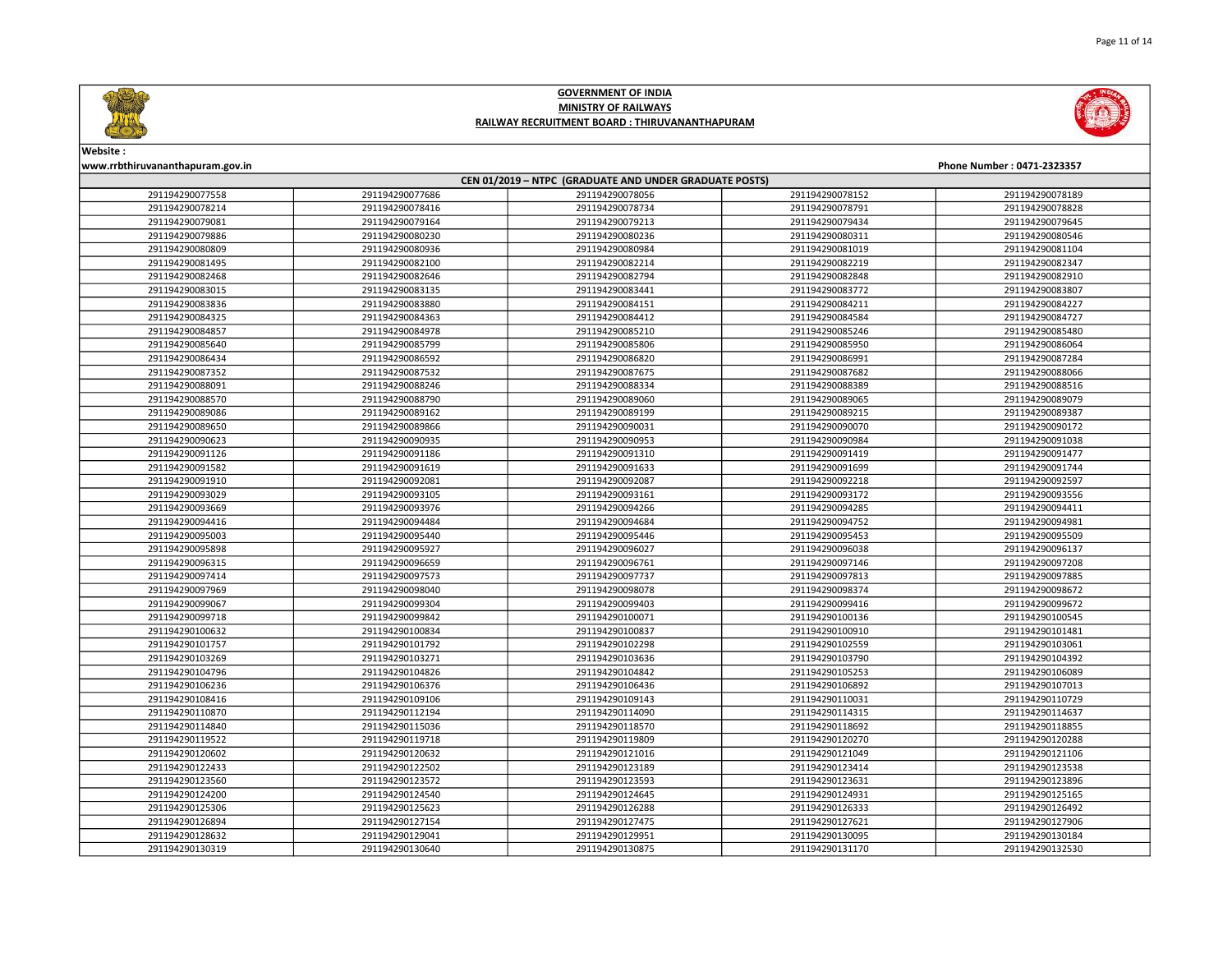



# Website : www.rrbthiruvananthapuram.gov.in Phone Number : 0471-2323357

| CEN 01/2019 - NTPC (GRADUATE AND UNDER GRADUATE POSTS) |                 |                 |                 |                 |  |
|--------------------------------------------------------|-----------------|-----------------|-----------------|-----------------|--|
| 291194290133948                                        | 291194290134320 | 291194290134401 | 291194290135234 | 291194290135891 |  |
| 291194290136161                                        | 291194290137113 | 291194290137270 | 291194290138841 | 291194290138926 |  |
| 291194290139031                                        | 291194290139381 | 291194290139501 | 291194290139785 | 291194290140139 |  |
| 291194290140838                                        | 291194290140980 | 291194290141156 | 291194290141258 | 291194290141293 |  |
| 291194290141367                                        | 291194290141443 | 291194290141927 | 291194290142715 | 291194290142719 |  |
| 291194290143747                                        | 291194290144866 | 291194290145726 | 291194290145745 | 291194290145947 |  |
| 291194290145997                                        | 291194290147120 | 291194290148328 | 291194290148643 | 291194290148988 |  |
| 291194290149182                                        | 291194290149217 | 291194290149226 | 291194290149526 | 291194290149698 |  |
| 291194290150102                                        | 291194290150180 | 291194290150498 | 291194290150581 | 291194290150625 |  |
| 291194290150899                                        | 291194290151223 | 291194290151375 | 291194290151418 | 291194290151639 |  |
| 291194290151755                                        | 291194290152071 | 291194290152573 | 291194290152600 | 291194290152770 |  |
| 291194290153689                                        | 291194290153718 | 291194290153804 | 291194290154612 | 291194290155444 |  |
| 291194290156757                                        | 291194290158995 | 291194290159012 | 291194290159232 | 291194290159956 |  |
| 291194290160376                                        | 291194290160482 | 291194290161146 | 291194290161537 | 291194290162590 |  |
| 291194290162845                                        | 291194290163196 | 291194290163854 | 291194290164172 | 291194290164669 |  |
| 291194290164836                                        | 291194290165446 | 291194290166348 | 291194290166581 | 291194290166774 |  |
| 291194290166877                                        | 291194290166896 | 291194290167434 | 291194290167481 | 291194290167550 |  |
| 291194290167618                                        | 291194290167723 | 291194290167778 | 291194290167912 | 291194290168111 |  |
| 291194290168120                                        | 291194290168162 | 291194290168463 | 291194290168585 | 291194290168929 |  |
| 291194290168959                                        | 291194290168997 | 291194290169126 | 291194290169214 | 291194290169543 |  |
| 291194290170336                                        | 291194290170374 | 291194290170666 | 291194290170707 | 291194290170919 |  |
| 291194290171097                                        | 291194290171176 | 291194290171203 | 291194290171231 | 291194290171321 |  |
| 291194290171405                                        | 291194290171423 | 291194290171535 | 291194290171567 | 291194290172117 |  |
| 291194290172195                                        | 291194290172331 | 291194290172582 | 291194290172744 | 291194290172762 |  |
| 291194290172774                                        | 291194290173056 | 291194290173113 | 291194290173121 | 291194290173178 |  |
| 291194290173230                                        | 291194290173680 | 291194290173924 | 291194290173932 | 291194290174111 |  |
| 291194290174181                                        | 291194290174198 | 291194290174510 | 291194290174621 | 291194290174640 |  |
| 291194290174675                                        | 291194290174717 | 291194290174889 | 291194290174931 | 291194290174962 |  |
| 291194290175214                                        | 291194290175346 | 291194290175661 | 291194290175772 | 291194290175927 |  |
| 291194290175948                                        | 291194290175995 | 291194290176195 | 291194290176299 | 291194290176347 |  |
| 291194290176404                                        | 291194290176486 | 291194290176493 | 291194290176560 | 291194290176622 |  |
| 291194290176681                                        | 291194290176764 | 291194290176832 | 291194290176931 | 291194290176954 |  |
| 291194290177374                                        | 291194290177584 | 291194290177805 | 291194290177863 | 291194290177947 |  |
| 291194290178008                                        | 291194290178578 | 291194290178729 | 291194290178865 | 291194290179186 |  |
| 291194290180320                                        | 291194290180374 | 291194290181100 | 291194290181122 | 291194290181367 |  |
| 291194290181434                                        | 291194290181927 | 291194290182300 | 291194290182626 | 291194290182720 |  |
| 291194290182746                                        | 291194290183548 | 291194290183731 | 291194290183925 | 291194290184078 |  |
| 291194290185223                                        | 291194290185910 | 291194290186482 | 291194290186958 | 291194290187577 |  |
| 291194290187581                                        | 291194290187829 | 291194290187973 | 291194290188225 | 291194290188896 |  |
| 291194290188966                                        | 291194290188981 | 291194290188991 | 291194290189048 | 291194290189387 |  |
| 291194290190242                                        | 291194290190252 | 291194290190460 | 291194290190517 | 291194290190599 |  |
| 291194290190815                                        | 291194290191317 | 291194290191886 | 291194290191938 | 291194290192274 |  |
| 291194290193791                                        | 291194290194435 | 291194290195122 | 291194290195261 | 291194290196026 |  |
| 291194290196143                                        | 291194290197189 | 291194290197880 | 291194290197975 | 291194290198174 |  |
| 291194290198715                                        | 291194290198879 | 291194290199056 | 291194290199294 | 291194290199691 |  |
| 291194290200002                                        | 291194290201652 | 291194290202238 | 291194290203646 | 291194290203917 |  |
| 291194290204424                                        | 291194290204861 | 291194290205385 | 291194290205783 | 291194290205874 |  |
| 291194290206005                                        | 291194290206989 | 291194290207345 | 291194290207433 | 291194290207446 |  |
| 291194290208361                                        | 291194290208426 | 291194290210048 | 291194290210576 | 291194290210967 |  |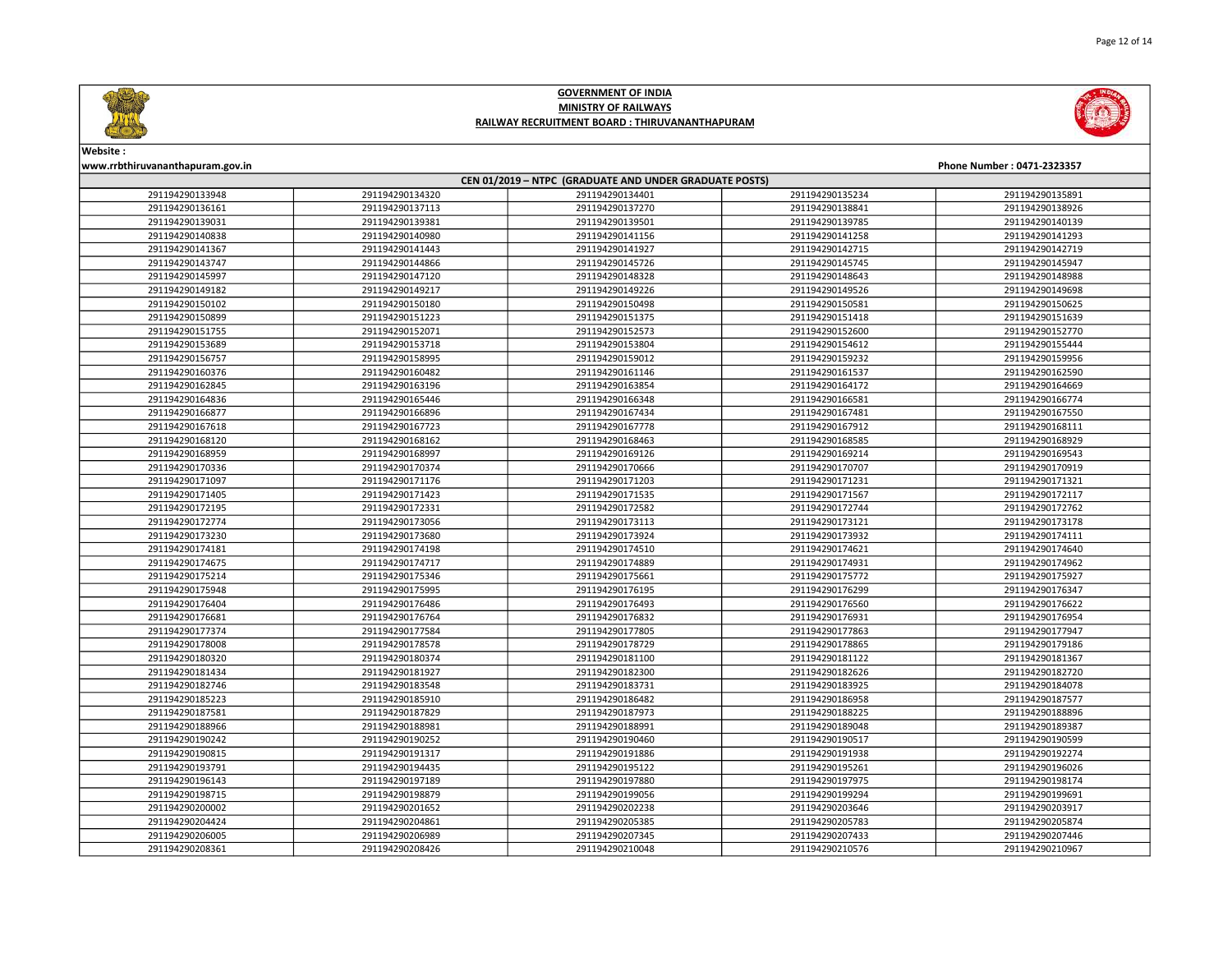



# Website : www.rrbthiruvananthapuram.gov.in Phone Number : 0471-2323357

| CEN 01/2019 - NTPC (GRADUATE AND UNDER GRADUATE POSTS) |                 |                 |                 |                 |  |
|--------------------------------------------------------|-----------------|-----------------|-----------------|-----------------|--|
| 291194290211208                                        | 291194290211385 | 291194290211482 | 291194290211754 | 291194290211873 |  |
| 291194290211886                                        | 291194290211935 | 291194290213049 | 291194290213069 | 291194290213997 |  |
| 291194290214869                                        | 291194290214931 | 291194290215158 | 291194290215177 | 291194290215517 |  |
| 291194290215626                                        | 291194290216068 | 291194290216107 | 291194290216120 | 291194290216369 |  |
| 291194290216836                                        | 291194290217398 | 291194290217859 | 291194290218171 | 291194290218307 |  |
| 291194290218445                                        | 291194290219000 | 291194290219120 | 291194290219964 | 291194290220137 |  |
| 291194290220284                                        | 291194290220998 | 291194290221064 | 291194290221341 | 291194290221375 |  |
| 291194290221517                                        | 291194290221551 | 291194290222112 | 291194290223003 | 291194290223121 |  |
| 291194290223323                                        | 291194290223495 | 291194290223689 | 291194290223816 | 291194290223820 |  |
| 291194290224099                                        | 291194290224249 | 291194290224315 | 291194290224562 | 291194290224604 |  |
| 291194290224691                                        | 291194290224854 | 291194290224956 | 291194290225163 | 291194290225166 |  |
| 291194290226458                                        | 291194290226788 | 291194290226850 | 291194290229111 | 291194290229274 |  |
| 291194290229469                                        | 291194290229513 | 291194290229824 | 291194290229889 | 291194290230009 |  |
| 291194290230102                                        | 291194290231381 | 291194290231601 | 291194290231608 | 291194290231637 |  |
| 291194290231755                                        | 291194290231829 | 291194290233040 | 291194290233340 | 291194290233568 |  |
| 291194290233786                                        | 291194290235508 | 291194290235663 | 291194290235712 | 291194290235777 |  |
| 291194290236106                                        | 291194290236252 | 291194290236253 | 291194290236396 | 291194290237031 |  |
| 291194290237161                                        | 291194290237248 | 291194290237527 | 291194290237529 | 291194290237651 |  |
| 291194290237793                                        | 291194290238362 | 291194290239132 | 291194290239860 | 291194290239912 |  |
| 291194290239918                                        | 291194290240008 | 291194290240193 | 291194290240275 | 291194290240503 |  |
| 291194290240957                                        | 291194290242678 | 291194290242912 | 291194290243375 | 291194290243449 |  |
| 291194290243545                                        | 291194290243912 | 291194290243949 | 291194290244715 | 291194290244884 |  |
| 291194290245155                                        | 291194290245627 | 291194290245647 | 291194290245654 | 291194290245794 |  |
| 291194290246099                                        | 291194290246682 | 291194290247061 | 291194290247093 | 291194290247207 |  |
| 291194290247647                                        | 291194290247710 | 291194290247846 | 291194290248302 | 291194290248596 |  |
| 291194290248909                                        | 291194290248971 | 291194290249505 | 291194290249589 | 291194290249784 |  |
| 291194290250052                                        | 291194290250687 | 291194290250901 | 291194290251067 | 291194290251077 |  |
| 291194290251685                                        | 291194290251880 | 291194290251937 | 291194290252153 | 291194290252393 |  |
| 291194290252890                                        | 291194290252932 | 291194290253292 | 291194290253644 | 291194290254385 |  |
| 291194290254441                                        | 291194290254735 | 291194290254771 | 291194290255534 | 291194290256065 |  |
| 291194290256414                                        | 291194290256577 | 291194290257027 | 291194290257767 | 291194290257990 |  |
| 291194290258017                                        | 291194290258111 | 291194290258307 | 291194290258467 | 291194290259362 |  |
| 291194290259775                                        | 291194290260299 | 291194290260374 | 291194290260565 | 291194290260791 |  |
| 291194290262010                                        | 291194290262115 | 291194290262489 | 291194290263485 | 291194290263553 |  |
| 291194290263944                                        | 291194290263951 | 291194290264357 | 291194290264554 | 291194290264910 |  |
| 291194290265124                                        | 291194290265210 | 291194290266122 | 291194290267156 | 291194290267184 |  |
| 291194290267229                                        | 291194290267247 | 291194290267467 | 291194290267584 | 291194290267614 |  |
| 291194290267909                                        | 291194290268211 | 291194290268306 | 291194290269000 | 291194290269201 |  |
| 291194290269252                                        | 291194290269532 | 291194290270326 | 291194290270823 | 291194290270826 |  |
| 291194290271413                                        | 291194290271771 | 291194290271918 | 291194290271996 | 291194290272074 |  |
| 291194290272220                                        | 291194290273145 | 291194290273611 | 291194290273616 | 291194290274032 |  |
| 291194290274347                                        | 291194290274829 | 291194290275073 | 291194290275358 | 291194290275390 |  |
| 291194290275651                                        | 291194290275758 | 291194290275850 | 291194290275902 | 291194290276076 |  |
| 291194290276274                                        | 291194290276295 | 291194290276332 | 291194290276341 | 291194290276664 |  |
| 291194290276700                                        | 291194290276994 | 291194300000270 | 291194300007490 | 291194310090203 |  |
| 291194310243284                                        | 291195120008580 | 291195120010872 | 291195120013331 | 291195120013474 |  |
| 291195120016717                                        | 291195120018086 | 291195120020903 | 291195120021029 | 291195120024257 |  |
| 291195120027075                                        | 291195130021372 | 291195130022470 | 291195130193895 | 291195130239222 |  |
| 291195140017474                                        | 291195150023008 | 291195170000125 | 291195170000244 | 291195170008216 |  |